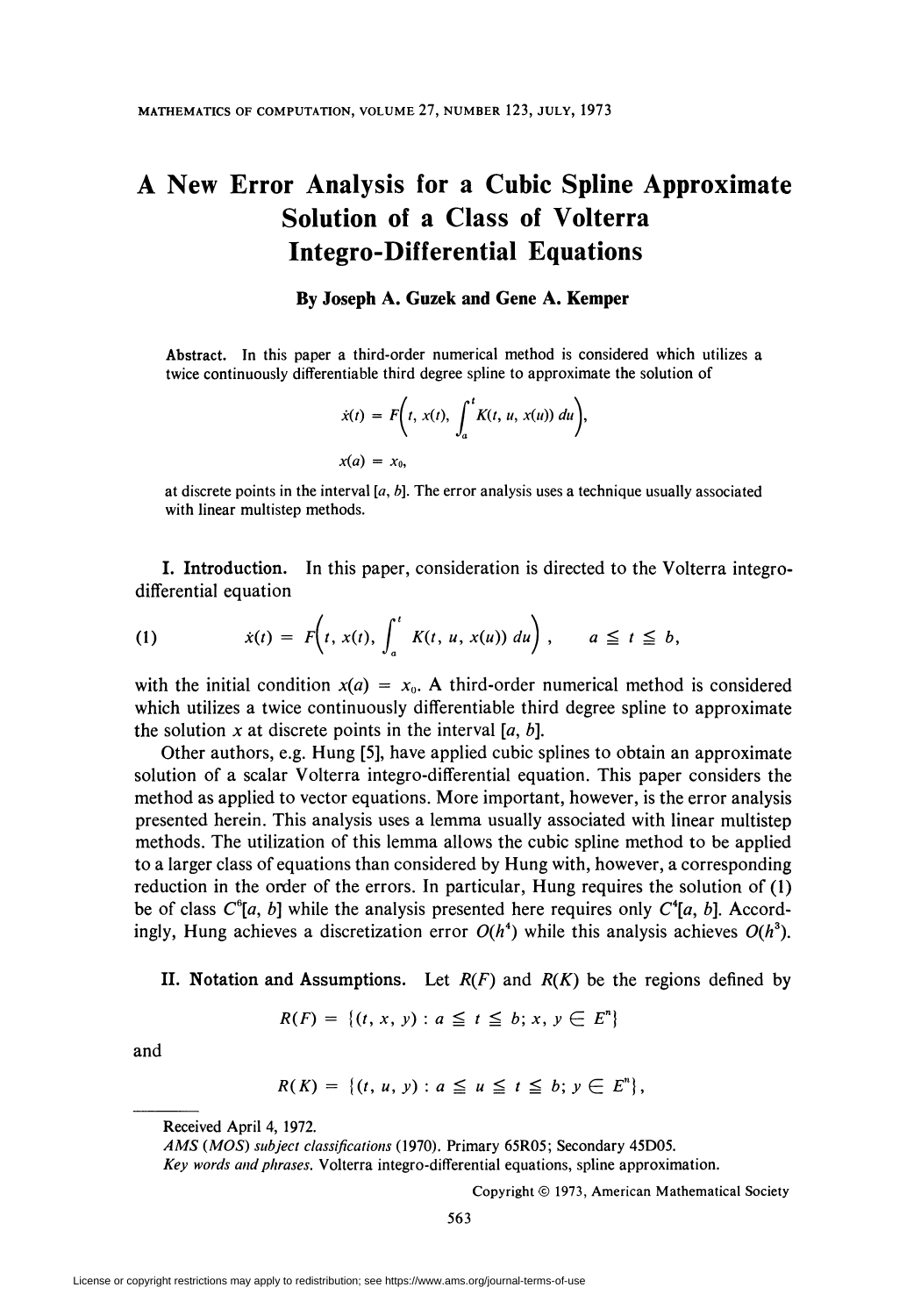where  $E^{n}$  is real Euclidean *n*-space. Moreover, let the *n*th order matrices  $F^{(2)}$ ,  $F^{(3)}$ , and  $K^{(3)}$  be such that the respective elements are given by

(2) 
$$
F_{i,j}^{(2)} = \frac{\partial F_i}{\partial x_j}, \qquad F_{i,j}^{(3)} = \frac{\partial F_j}{\partial y_j}, \text{ and } K_{i,j}^{(3)} = \frac{\partial K_j}{\partial y_j}.
$$

Then, the following assumptions are made:

- (a) Equation (1) has a unique solution.
- (b) F and K are continuous mappings of  $R(F)$  and  $R(K)$  to  $E^{\prime\prime}$ , respectively.
- (c) The matrix elements (2) are continuous and bounded.

Assumption (c) has two important implications. First, there exist constants  $\overline{F}^{(2)}, \overline{F}^{(3)}$  and  $\overline{K}^{(3)}$  such that  $||\overline{F}^{(2)}|| \leq \overline{F}^{(2)}, ||F^{(3)}|| \leq \overline{F}^{(3)}$  and  $||K^{(3)}|| \leq \overline{K}^{(3)},$ where  $||\cdot||$  will be used interchangeably to denote compatible matrix and vector norms. Secondly, Buck [1, p. 268], for  $(t, x, y)$ ,  $(t, \overline{x}, y) \in R(F)$  there exist  $p_i \in E^n$ ,  $i = 1, \dots, n$ , such that

$$
F(t, x, y) - F(t, \bar{x}, y) = F^{(2)}(x - \bar{x})
$$

where  $F^{(2)} = (F_{i,j}^{(2)}(t, p_i, y))$ . Similarly, for  $(t, x, y)$ ,  $(t, x, \overline{y}) \in R(F)$  and for  $(t, u, v)$ ,  $(i, u, \bar{v}) \in R(K)$ , there are  $q_i, r_i \in E^n$ ,  $i = 1, \dots, n$ , such that

$$
F(t, x, y) - F(t, x, \bar{y}) = F^{(3)}(y - \bar{y})
$$

and

$$
K(t, u, v) - K(t, u, \bar{v}) = K^{(3)}(v - \bar{v})
$$

where  $F^{(3)} = (F_{i,j}^{(3)}(t, x, q_i))$  and  $K^{(3)} = (K_{i,j}^{(3)}(t, u, r_i)).$ 

**III.** The Method. Let  $[a, b]$  be divided into N equal subintervals of length  $h = (b - a)/N$  with endpoints  $t_0, t_1, \cdots, t_N$ , called nodes. Let  $x_k, x_k$  and  $\ddot{x}_k$  denote approximations for  $x(t_k)$ ,  $\dot{x}(t_k)$  and  $\ddot{x}(t_k)$ , respectively. The *n*-dimensional cubic spline S on [a, b] is defined as follows: For  $t \in [t_k, t_{k+1}]$ , S is denoted by  $S_k$  and is defined by

(3) 
$$
S_k(t) = x_k + (t - t_k)\dot{x}_k + \frac{(t - t_k)^2}{2}\dot{x}_k + \frac{(t - t_k)^3}{3h^2}(\dot{x}_{k+1} - \dot{x}_k - h\ddot{x}_k).
$$

Note that  $S_k(t_k) = x_k$ ,  $\dot{S}_k(t_k) = \dot{x}_k$ ,  $\ddot{S}_k(t_k) = \ddot{x}_k$  and  $\dot{S}_k(t_{k+1}) = \dot{x}_{k+1}$ .

The approximate solution to (1) is obtained by replacing the integral by a numerical quadrature formula and requiring that the resulting equation be satisfied at the nodes. Thus, if the cubic spline S replaces x in this equation, (1) is replaced by

(4) 
$$
\dot{S}_k(t_{k+1}) = F\left(t_{k+1}, S_k(t_{k+1}), h \sum_{i=0}^{k+1} w_i K(t_{k+1}, t_i, S_{i-1}(t_i))\right)
$$

where the weights  $w_i$  are bounded and depend on the numerical quadrature formula used and where  $S_{-1}(t_0) \equiv x_0$ . Then, using  $x_k = S_{k-1}(t_k)$ ,  $\dot{x}_k = \dot{S}_{k-1}(t_k)$ ,  $\ddot{x}_k = \ddot{S}_{k-1}(t_k)$ and  $\dot{x}_{k+1} = \dot{S}_k(t_{k+1}),$  (4) becomes

(5) 
$$
\dot{x}_{k+1} = H(\dot{x}_{k+1})
$$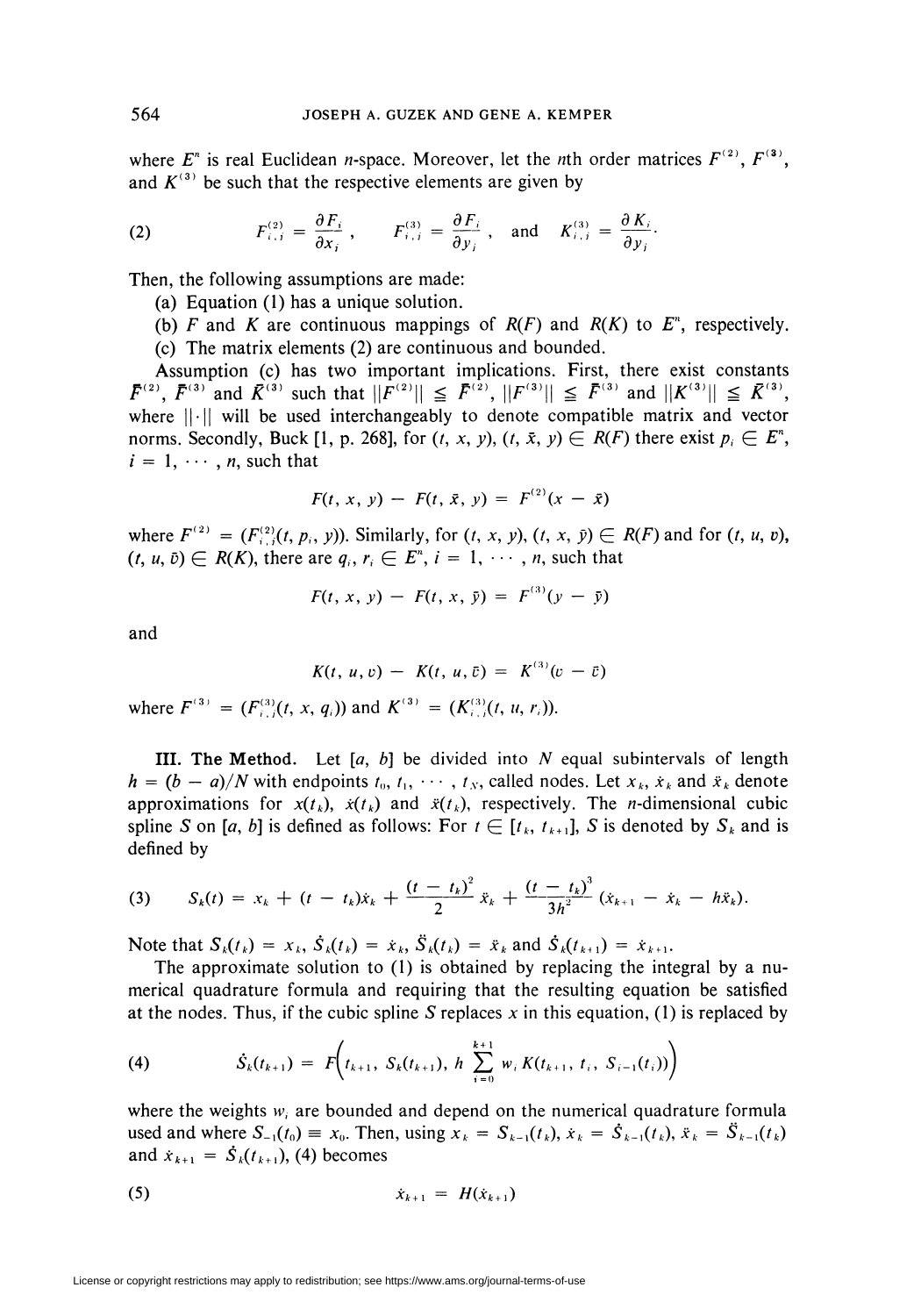where

$$
H(\dot{x}_{k+1}) = F\left(t_{k+1}, x_k + h\dot{x}_k + \frac{h^2}{2}\ddot{x}_k + \frac{h}{3}(\dot{x}_{k+1} - \dot{x}_k - h\ddot{x}_k), q_{k+1}\right)
$$

with

$$
q_{k+1} = h \sum_{i=0}^{k} w_i K(t_{k+1}, t_i, x_i)
$$
  
+  $hw_{k+1} K(t_{k+1}, t_{k+1}, x_k + h\dot{x}_k + \frac{h^2}{2} \dot{x}_k + \frac{h}{3} (\dot{x}_{k+1} - \dot{x}_k - h\ddot{x}_k)).$ 

All quantities in (5) are known except  $x_{k+1}$ . Since  $x_{k+1}$  determines  $S_k$ , the values  $x_{k+1} = S_k(t_{k+1})$  and  $\ddot{x}_{k+1} = \ddot{S}_k(t_{k+1})$  follow. (Although (5) is used to determine  $x_k$ , it is convenient to use (4) in the error analysis to follow.)

It follows, in the usual straightforward manner, from assumption (c) that, for  $x$ ,  $\bar{x} \in E^n$ ,

$$
||H(x) - H(\bar{x})|| \leq \frac{h\bar{F}^{(2)} + h^2 |w_{k+1}| \bar{F}^{(3)} \bar{K}^{(3)}}{3} ||x - \bar{x}||.
$$

Thus, for  $h$  sufficiently small the mapping given by (5) is a contraction. This proves the following theorem.

THEOREM 1. For H as defined by (5) and with assumption (c) satisfied, it follows that, for sufficiently small h, H is a contraction mapping.

Thus, (5) can be used iteratively to determine  $x_i$ ,  $i = r, \dots, N$ , where r depends on the starting method used.

IV. Error Analysis. Let  $E(t) = x(t) - S(t)$ . Then, from (1) and (4), there follows

$$
\begin{split}\n\dot{E}(t_k) &= F\bigg(t_k, \, x(t_k), \int_{t_0}^{t_k} K(t_k, \, u, \, x(u)) \, du\bigg) - F\bigg(t_k, \, S_{k-1}(t_k), \int_{t_0}^{t_k} K(t_k, \, u, \, x(u)) \, du\bigg) \\
&+ F\bigg(t_k, \, S_{k-1}(t_k), \int_{t_0}^{t_k} K(t_k, \, u, \, x(u)) \, du\bigg) \\
&- F\bigg(t_k, \, S_{k-1}(t_k), \, h \, \sum_{i=0}^k w_i K(t_k, \, t_i, \, x(t_i))\bigg) \\
&+ F\bigg(t_k, \, S_{k-1}(t_k), \, h \, \sum_{i=0}^k w_i K(t_k, \, t_i, \, x(t_i))\bigg) \\
&- F\bigg(t_k, \, S_{k-1}(t_k), \, h \, \sum_{i=0}^k w_i K(t_k, \, t_i, \, S_{i-1}(t_i))\bigg).\n\end{split}
$$

Thus, in view of assumption (c),

(6) 
$$
\dot{E}(t_k) = F_{(k)}^{(2)} E(t_k) + \tilde{O}(h^p) + h F_{(k)}^{(3)} \sum_{i=0}^k w_i K_{(k,i)}^{(3)} E(t_i)
$$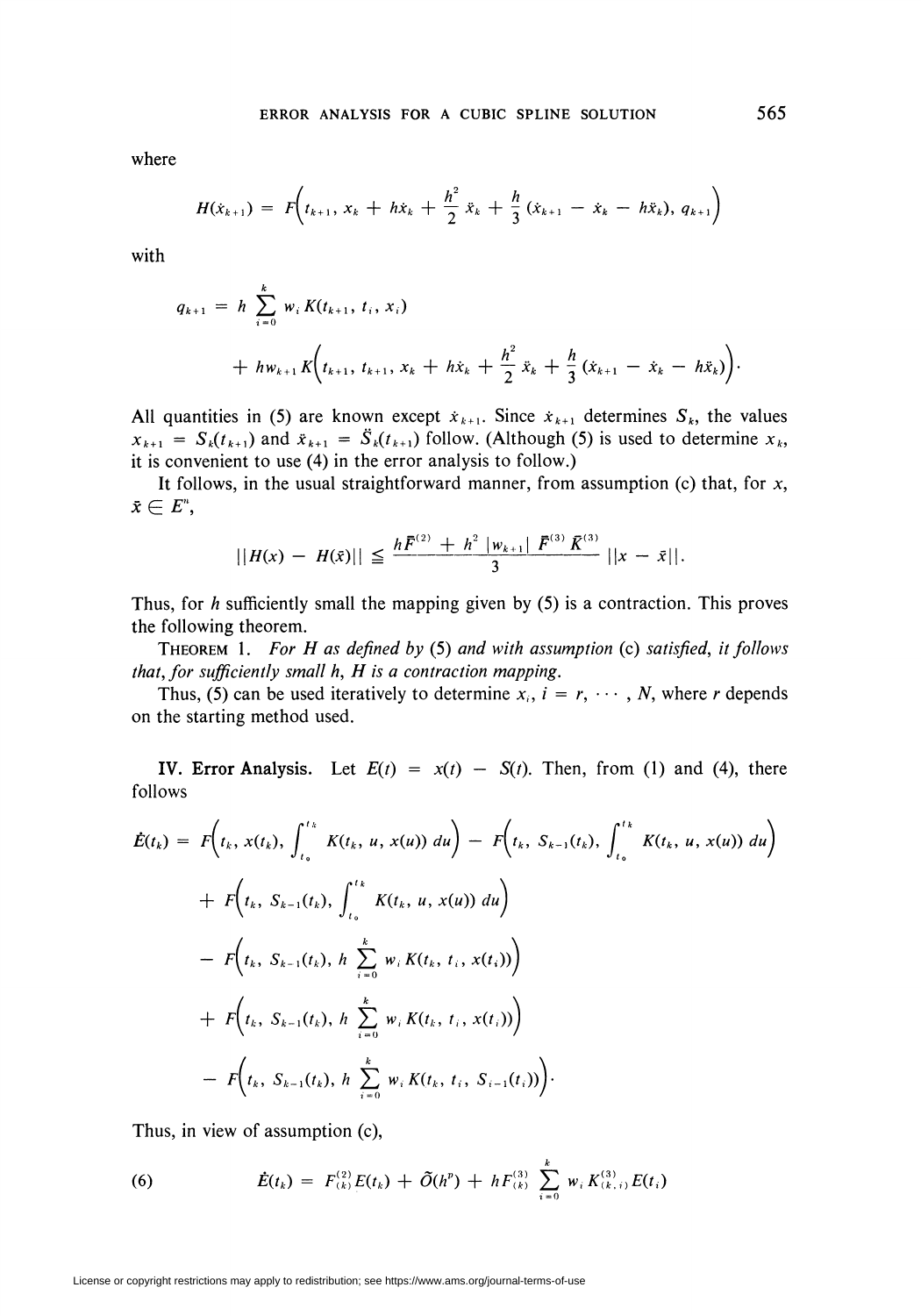where  $F_{(k)}^{(2)}$  and  $F_{(k)}^{(3)}$  indicate the matrices  $F^{(2)}$  and  $F^{(3)}$  depend on the index k and  $K_{(k,i)}^{(3)}$  indicates the matrix depends on the indices k and i. Furthermore, the numerical quadrature formula is assumed to be such that

$$
\int_{t_0}^{t_k} K(t_k, u, x(u)) du - h \sum_{i=0}^k w_i K(t_k, t_i, x(t_i)) = \tilde{O}(h^p)
$$

where  $\tilde{O}(h^{\nu})$  is a vector with components all  $O(h^{\nu})$ .

The error analysis development is to obtain an equation involving  $E$  and  $\dot{E}$  at the nodes. Then,  $(6)$  is used to provide an equation in E only. The error information at the nodes is then used to obtain error bounds at nonnodal points.

To proceed with the error analysis at the nodes, it is assumed the solution  $x \in$  $C^{(4)}[a, b]$ . Then, for  $t \in [t_k, t_{k+1}]$ ,

(7) 
$$
E(t) = E(t_k) + (t - t_k)\dot{E}(t_k) + \frac{(t - t_k)^2}{2}\ddot{E}(t_k) + \frac{(t - t_k)^3}{6}\dddot{E}(t_k) + \tilde{O}(h^4),
$$

(8) 
$$
\dot{E}(t) = \dot{E}(t_k) + (t - t_k)\ddot{E}(t_k) + \frac{(t - t_k)^2}{2}\dddot{E}(t_k) + \tilde{O}(h^3).
$$

and

(9) 
$$
\ddot{E}(t) = \ddot{E}(t_k) + (t - t_k) \ddot{E}(t_k) + \tilde{O}(h^2).
$$

(Since  $S^{(4)} = 0$ , the error terms involve only the solution x and not the spline S.) Evaluation of (7) and (8) at  $t_{k+1}$  and elimination of  $E(t_k)$  provides

(10) 
$$
E(t_{k+1}) = E(t_k) + \frac{2h}{3} \dot{E}(t_k) + \frac{h}{3} \dot{E}(t_{k+1}) + \frac{h^2}{6} \ddot{E}(t_k) + \tilde{O}(h^4)
$$

while elimination of  $\ddot{E}(t_k)$  provides

(11) 
$$
\frac{h^3}{12}\dddot{E}(t_k) = E(t_k) - E(t_{k+1}) + \frac{h}{2}\dot{E}(t_k) + \frac{h}{2}\dot{E}(t_{k+1}) + \tilde{O}(h^4).
$$

Evaluation of (9) at  $t_{k+1}$  and substitution of  $\dddot{E}(t_k)$  from (11) yields

(12) 
$$
\ddot{E}(t_{k+1}) = \ddot{E}(t_k) + \frac{12}{h^2} E(t_k) - \frac{12}{h^2} E(t_{k-1}) + \frac{6}{h} \dot{E}(t_k) + \frac{6}{h} \dot{E}(t_{k+1}) + \tilde{O}(h^2).
$$

Reduction of subscripts by one in (12) and substitution of the resulting expression for  $\ddot{E}(t_{k-1})$  into the equation which results from the reduction of the subscripts by one in (10) yields

$$
\frac{h^2}{6}\dddot{E}(t_k) = -E(t_k) + E(t_{k-1}) + \frac{2h}{3}\dot{E}(t_k) + \frac{h}{3}\dot{E}(t_{k-1}) + \tilde{O}(h^4),
$$

which when substituted in (10) provides

(13) 
$$
E(t_{k+1}) - E(t_{k-1}) + \frac{h}{3} \left[ \dot{E}(t_{k-1}) + 4 \dot{E}(t_k) + \dot{E}(t_{k+1}) \right] + \tilde{O}(h^4).
$$

Finally, from (6) and (13), there follows

566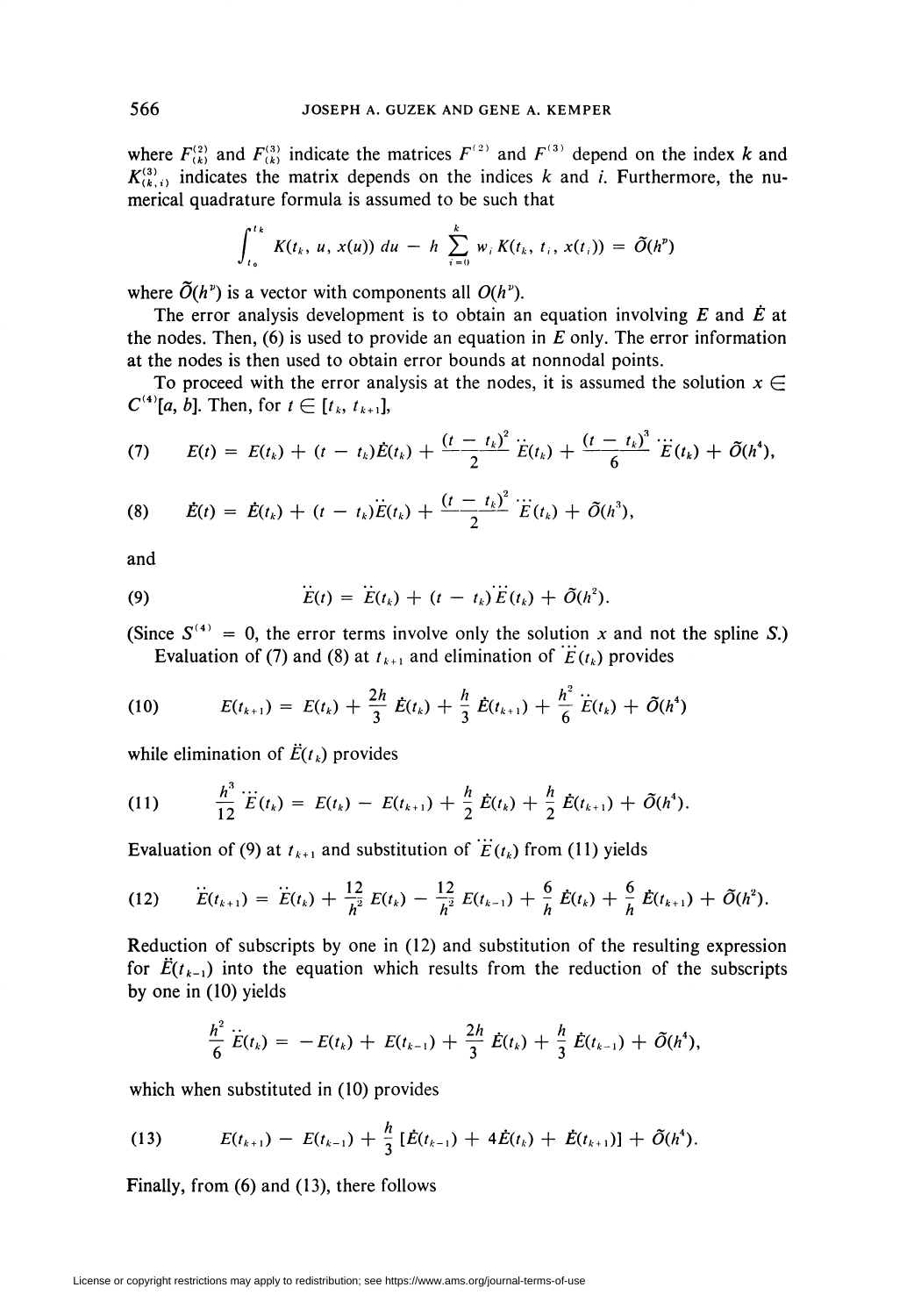$$
E(t_{k+1}) - E(t_{k-1}) = \frac{h}{3} \left[ F_{(k-1)}^{(2)} E(t_{k-1}) + 4 F_{(k)}^{(2)} E(t_k) + F_{(k+1)}^{(2)} E(t_{k+1}) \right]
$$
  
+ 
$$
\frac{h^2}{3} \left[ F_{(k-1)}^{(3)} \sum_{i=0}^{k-1} w_i K_{(k-1,i)}^{(3)} E(t_i) + 4 F_{(k)}^{(3)} \sum_{i=0}^{k} w_i K_{(k,i)}^{(3)} E(t_i) + F_{(k+1)}^{(3)} \sum_{i=0}^{k+1} w_i K_{(k+1,i)}^{(3)} E(t_i) \right]
$$
  

$$
\approx \min(n+1)
$$

 $+ \tilde{O}(h^{\min{(p+1,4)}}).$ 

In order to bound the discretization errors at the nodes, the following lemma is used, the proof of which is similar to that for Lemma 5.6 (Henrici, [3, p. 243]) and Linz's [7] lemma.

LEMMA. Let  $z_m \in E^n$ ,  $m \ge r$ , be the solution of

$$
\rho_k z_{m+k} + \cdots + \rho_0 z_m = h(\beta_{k,m} z_{m+k} + \beta_{k-1,m+k-1} z_{m+k-1} + \cdots + \beta_{0,m} z_m)
$$
  
+ 
$$
h^2 \bigg( \sum_{i=0}^{m+k} \mu_{m+k,i} z_i + \sum_{i=0}^{m+k-1} \mu_{m+k-1,i} z_i + \cdots + \sum_{i=0}^{m} \mu_{m,i} z_i \bigg) + \lambda_m
$$

where all  $\beta_{i,j}$  and  $\mu_{i,j}$  are nth order matrices and the  $\rho_i$  are scalars. Assume the poly-<br>nomial  $\rho_k \xi^k + \rho_{k-1} \xi^{k-1} + \cdots + \rho_0$  satisfies the Dahlquist stability condition (Henrici [3,  $p. 218$ ]). Thus, if

$$
1/(\rho_k + \rho_{k-1}\xi + \cdots + \rho_0\xi^k) \equiv \gamma_0 + \gamma_1\xi + \cdots,
$$

where  $\rho_k \neq 0$ , then  $\Gamma \equiv \sup_i |\gamma_i| < \infty$  (Henrici [3, p. 242]). Furthermore, assume  $||z_i|| \leq Z, i = 0, 1, \dots, k + r - 1,$  and for all  $i, j, ||\beta_{i,j}|| \leq \beta, ||\mu_{i,j}|| \leq \mu, ||\lambda_i|| \leq \lambda.$ Then, for sufficiently small h,

$$
||z_n|| \leq K^* e^{nhL^*}, \qquad n = 0, 1, \cdots, N,
$$

where

$$
K^* = [k\Gamma AZ + hb\mu^*\Gamma rZ + N\lambda\Gamma]/[1 - h\Gamma(\beta + b\mu^*)],
$$
  
\n
$$
L^* = [\beta^*\Gamma + b\mu^*\Gamma]/[1 - h\Gamma(\beta + b\mu^*)],
$$
  
\n
$$
A = |\rho_0| + \cdots + |\rho_n|,
$$
  
\n
$$
\beta^* = \beta(k + 1) \quad and \quad \mu^* = \mu(k + 1).
$$

Application of the lemma to (14) yields

$$
||E(t_k)|| \leq K^* e^{L^* t_k}
$$

with

$$
K^* = [4Z + 4h b w \bar{K}^{(3)} \bar{F}^{(3)} r Z + b O(h^{\min{(3,p)}})]/[1 - h(\frac{4}{3}\bar{F}^{(2)} + 4b w \bar{F}^{(3)} \bar{K}^{(3)})]
$$

and

$$
L^* = [4\bar{F}^{(2)} + 4bw\bar{F}^{(3)}\bar{K}^{(3)}]/[1-h(^{4}_{3}\bar{F}^{(2)} + 4bw\bar{F}^{(3)}\bar{K}^{(3)})]
$$

where  $|w_i| \leq w$ ,  $i = 0, \dots, N$ . Z and r depend on the starting method while p depends on the numerical integration method used. From  $K^*$  and  $L^*$ , it is readily seen that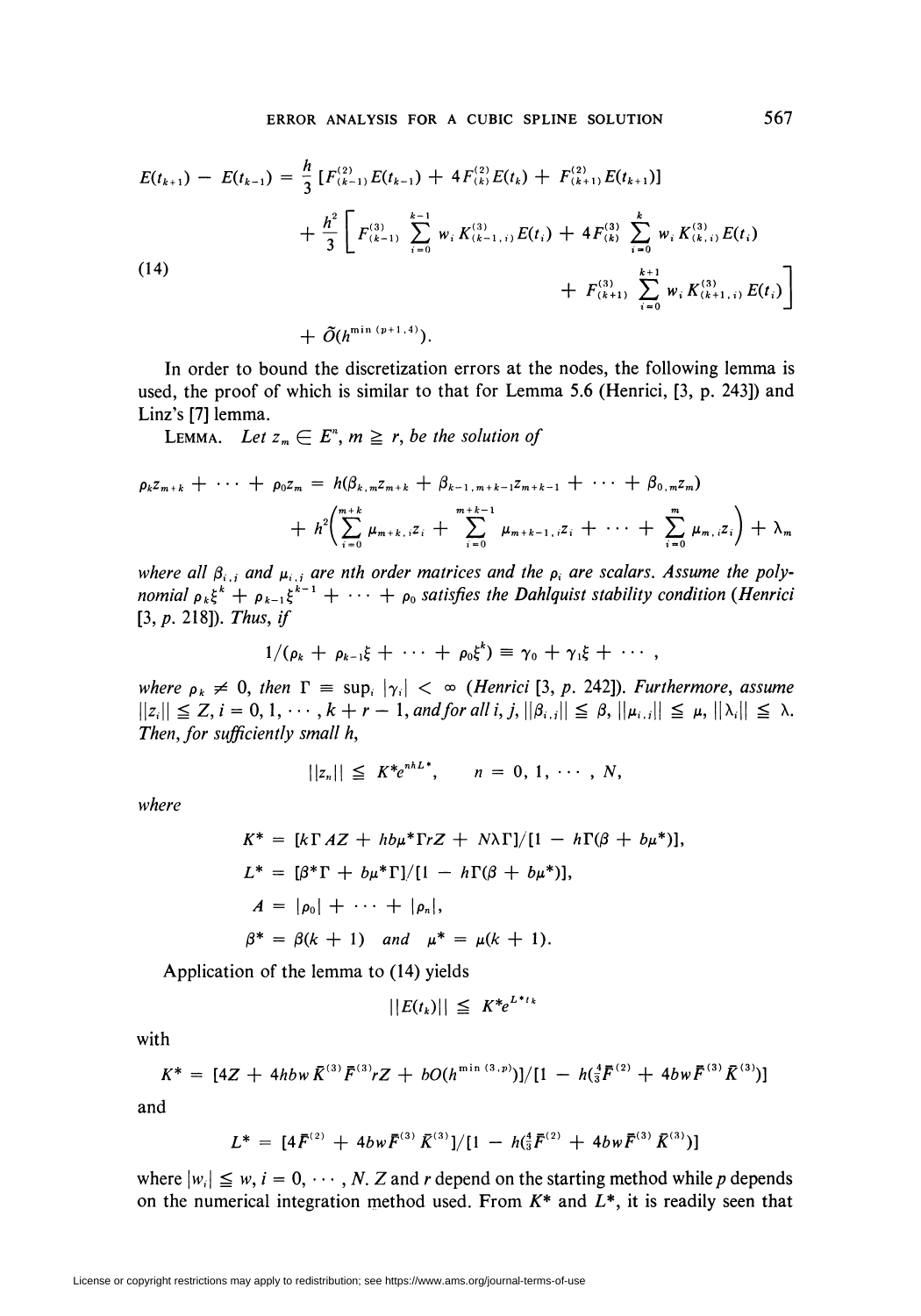minimally the starting method should be  $\tilde{O}(h^3)$  and  $p = 3$ . For this case  $||E(t_k)||$  =  $O(h^3)$ . There follows from (6) and (10), respectively, that  $||\dot{E}(t_k)|| = O(h^3)$  and  $||\ddot{E}(t_k)||$  $= O(h)$ . This proves the following theorem.

**THEOREM** 2. If assumptions (a), (b) and (c) are satisfied,  $x \in C^{(4)}[a, b]$  and the starting method and numerical integration method are both  $\tilde{O}(h^3)$ , then  $||E(t_k)|| =$  $O(h^3)$ ,  $||\dot{E}(t_k)|| = O(h^3)$  and  $||\ddot{E}(t_k)|| = O(h)$ .

The error analysis at nonnodal points proceeds by setting  $t = t_{k+1}$  in (7) and (8), solving the resulting equations for  $\ddot{E}(t_k)$  and  $\dddot{E}(t_k)$  and substituting these equations back into  $(7)$  and  $(8)$  to obtain

$$
E(t) = \left[1 - \frac{3(t - t_k)^2}{h^2} + \frac{2(t - t_k)^3}{h^3}\right]E(t_k) + \left[\frac{3(t - t_k)^2}{h^2} - \frac{2(t - t_k)^3}{h^3}\right]E(t_{k+1})
$$
  
+ 
$$
\left[(t - t_k) - \frac{2(t - t_k)^2}{h} + \frac{(t - t_k)^3}{h^2}\right]E(t_k)
$$
  
+ 
$$
\left[\frac{(t - t_k)^3}{h^2} - \frac{(t - t_k)^2}{h}\right]E(t_{k+1}) + \tilde{O}(h^4)
$$

and

$$
\dot{E}(t) = \left[\frac{6(t - t_k)^2}{h^3} - \frac{6(t - t_k)}{h^2}\right]E(t_k) + \left[\frac{6(t - t_k)}{h^2} - \frac{6(t - t_k)^2}{h^3}\right]E(t_{k+1}) + \left[1 - \frac{4(t - t_k)}{h} + \frac{9(t - t_k)^2}{h^2}\right] \dot{E}(t_k) + \left[\frac{3(t - t_k)^2}{h^2} - \frac{2(t - t_k)}{h}\right] \dot{E}(t_{k+1}) + \tilde{O}(h^3).
$$

Hence, for  $t_k \leq t \leq t_{k+1}$ ,

$$
||E(t)|| \leq ||E(t_k)|| + ||E(t_{k+1})|| + h ||\dot{E}(t_k)|| + h ||\dot{E}(t_{k+1})|| + O(h^4)
$$

and

$$
||\dot{E}(t)|| \leq 6 \left( \frac{1}{h} ||E(t_k)|| + \frac{1}{h} ||E(t_{k+1})|| + ||\dot{E}(t_k)|| + ||\dot{E}(t_{k+1})|| \right) + O(h^3).
$$

Thus,  $||E(t)|| = O(h^3)$  and  $||\dot{E}(t)|| = O(h^2)$ . From (9) and (11) there follows  $||\ddot{E}(t)|| =$  $O(h)$ . This proves the following theorem.

**THEOREM** 3. If the conditions of Theorem 2 are satisfied, then, for  $t \in [a, b]$ , t a nonnodal point,  $||E(t)|| = O(h^3)$ ,  $||\dot{E}(t)|| = O(h^2)$  and  $||\ddot{E}(t)|| = O(h)$ .

## V. A Numerical Example. The scalar equation considered here is

$$
\dot{x}(t) = -\frac{3}{16}(t-1)x(t) + \int_0^t x(u) \, du + \frac{13}{3}(t-1)^{10/3} + \frac{3}{16},
$$
\n
$$
x(0) = -1,
$$

which has the solution  $x(t) = (t - 1)^{13/3}$ . Gregory's third-order formula,

$$
\int_{t_0}^{t_k} f \doteq h \bigg( \frac{5}{12} f_0 + \frac{13}{12} f_1 + f_2 + \cdots + f_{k-2} + \frac{13}{12} f_{k-1} + \frac{5}{12} f_k \bigg) ,
$$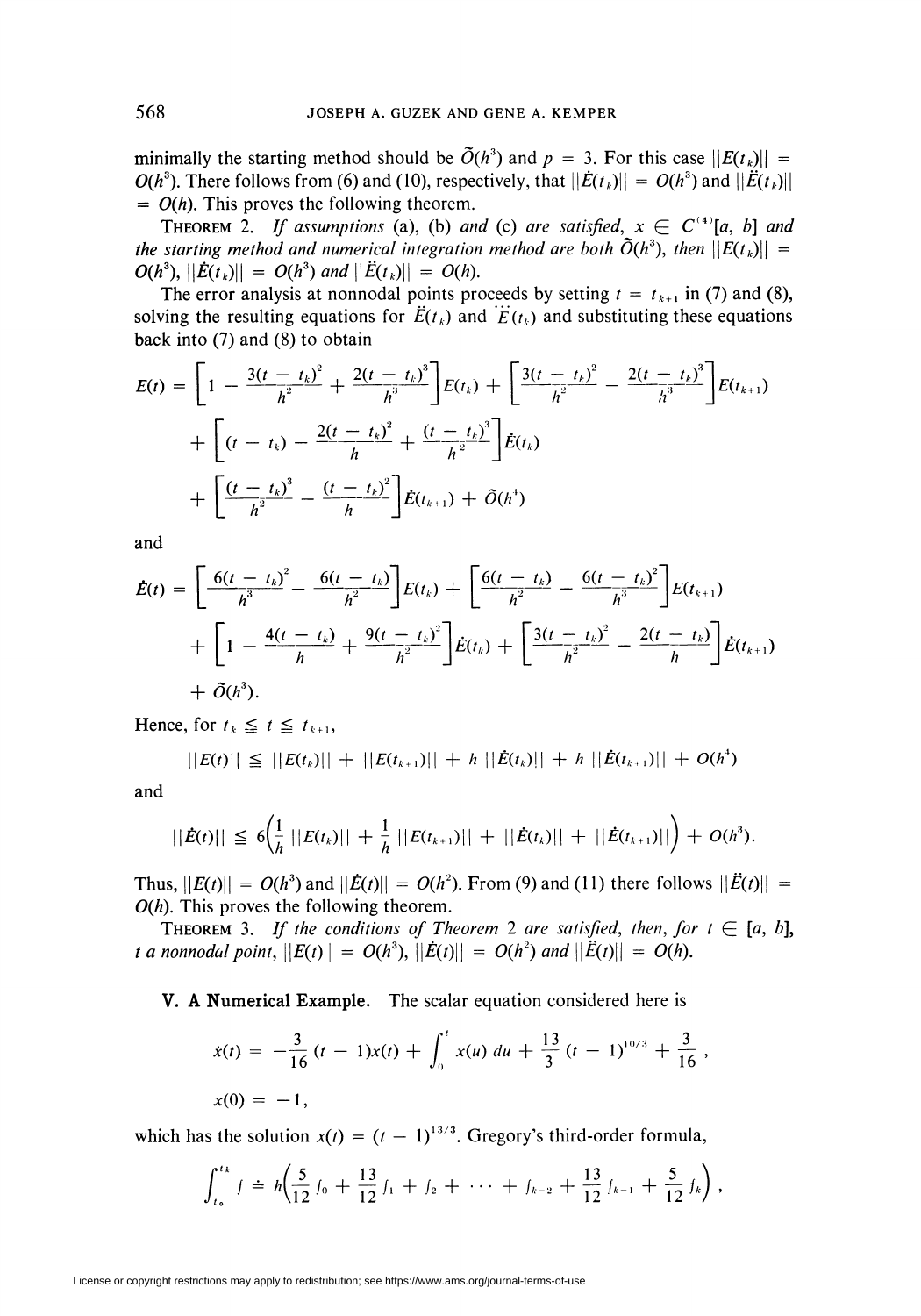is used for numerical quadrature. In order to apply Gregory's formula, the values  $x_0$ ,  $x_1$ ,  $x_2$  and  $x_3$  are needed.  $x_0$  is known. To obtain the other starting values, let  $G(t, x(t))$  represent the right side of the above equation, i.e.,  $\dot{x}(t) = G(t, x(t))$ , and let  $G_k = G(t_k, x(t_k))$ . Then

$$
x(t_{k+1}) = x(t_k) + \int_{t_k}^{t_{k+1}} G(t, x(t)) dt
$$

and

$$
x(t_{k+2}) = x(t_k) + \int_{t_k}^{t_{k+2}} G(t, x(t)) dt.
$$

Thus, using Simpson's rule,

(15) 
$$
x_{k+1} = x_k + \frac{h}{6} (G_k + 4G_{k+1/2} + G_{k+1})
$$

and

(16) 
$$
x_{k+2} = x_k + \frac{h}{3} (G_k + 4G_{k+1} + G_{k+2})
$$

where  $t_{k+1/2} = t_k + h/2$ . The quadratic equation through the points  $(t_k, x_k)$ ,  $(t_{k+1},$  $x_{k+1}$ ) and  $(t_{k+2}, x_{k+2})$  evaluated at  $t_{k+1/2}$  provides

$$
(17) \t\t\t x_{k+1/2} = \tfrac{3}{8}x_k + \tfrac{3}{4}x_{k+1} - \tfrac{1}{8}x_{k+2}
$$

and, similarly,

(18) 
$$
G_{k+1/2} = \frac{3}{8}G_k + \frac{3}{4}G_{k+1} - \frac{1}{8}G_{k+2}.
$$

### Table of Errors

| Step Size $2^{-P}$<br>$\boldsymbol{P}$ | E(1.5)                                                          | $ \dot{E}(1.5) $                                                | max $ E(t_i) $ , $i = 1, 2, 3$<br><i>(for starting method)</i> |
|----------------------------------------|-----------------------------------------------------------------|-----------------------------------------------------------------|----------------------------------------------------------------|
| $\overline{2}$                         | .865964 $\times$ 10 <sup>-3</sup>                               | .170270 $\times$ 10 <sup>-2</sup>                               | $.636479 \times 10^{-2}$                                       |
| 3                                      | .915525 $\times$ 10 <sup>-3</sup><br>$(.108248 \times 10^{-3})$ | .101191 $\times$ 10 <sup>-2</sup><br>$(.212838 \times 10^{-3})$ | .423563 $\times$ 10 <sup>-3</sup>                              |
| 4                                      | .227987 $\times$ 10 <sup>-3</sup><br>$(.114481 \times 10^{-3})$ | .218648 $\times$ 10 <sup>-3</sup><br>$(.126889 \times 10^{-3})$ | .274553 $\times$ 10 <sup>-4</sup>                              |
| 5                                      | .380606 $\times$ 10 <sup>-4</sup><br>$(.284984 \times 10^{-4})$ | .352258 $\times$ 10 <sup>-4</sup><br>$(.273310 \times 10^{-4})$ | .174974 $\times$ 10 <sup>-5</sup>                              |
| 6                                      | .545480 $\times$ 10 <sup>-5</sup><br>$(.475757 \times 10^{-5})$ | .498293 $\times$ 10 <sup>-5</sup><br>$(.440322 \times 10^{-5})$ | .110465 $\times$ 10 <sup>-6</sup>                              |
| 7                                      | .728986 $\times$ 10 <sup>-6</sup><br>$(.681850 \times 10^{-6})$ | $.662161 \times 10^{-6}$<br>$(.622616 \times 10^{-6})$          | $.693943 \times 10^{-8}$                                       |
| 8                                      | .941891 $\times$ 10 <sup>-7</sup><br>$(.911232 \times 10^{-7})$ | $.853280 \times 10^{-7}$<br>$(.827701 \times 10^{-7})$          | .434832 $\times$ 10 <sup>-9</sup>                              |